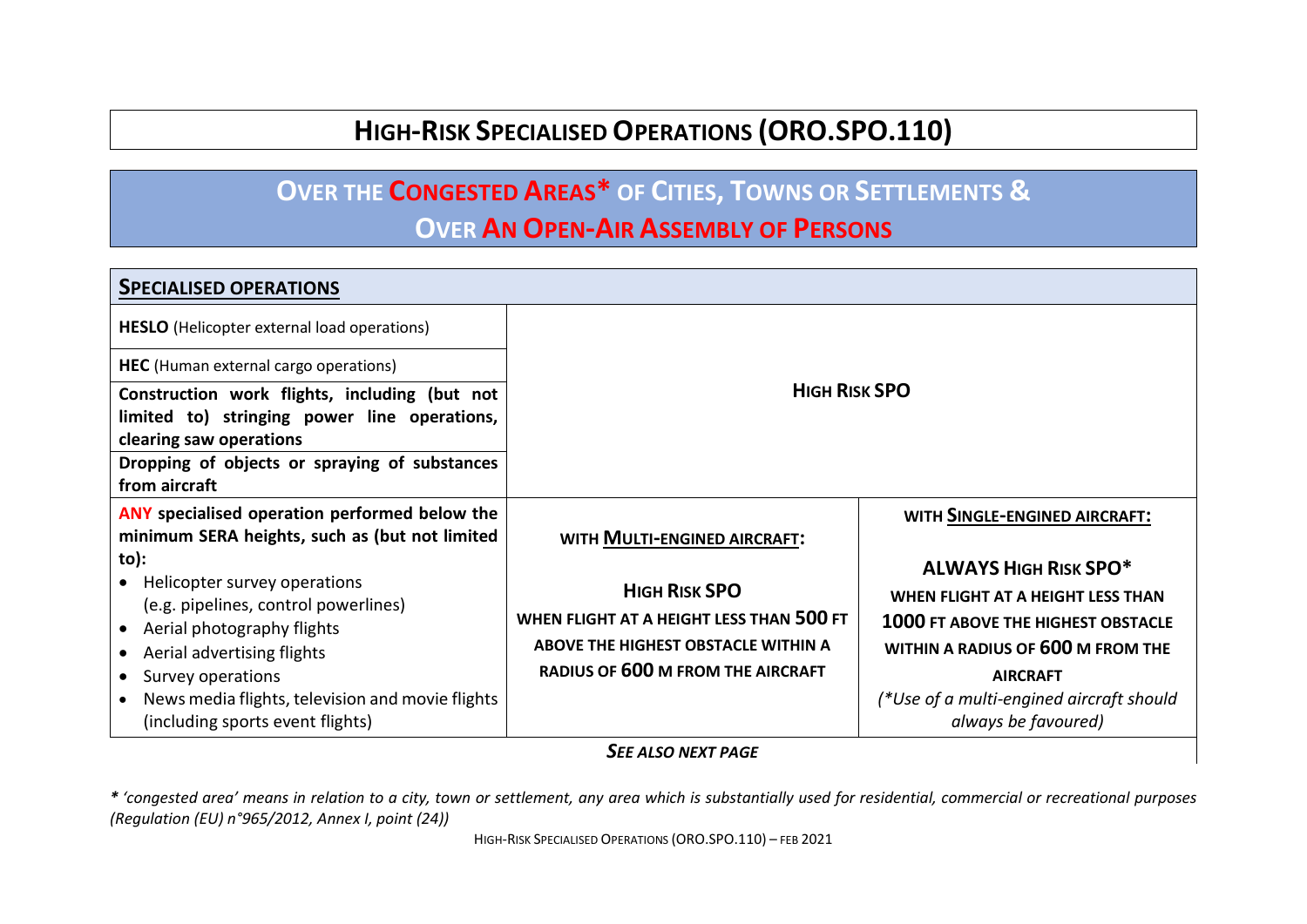# **OVER THE CONGESTED AREAS\* OF CITIES, TOWNS OR SETTLEMENTS & OVER AN OPEN-AIR ASSEMBLY OF PERSONS**

| <b>SPECIALISED OPERATIONS</b>          |                                                                                                                                                                    |                                                                                                                                                              |
|----------------------------------------|--------------------------------------------------------------------------------------------------------------------------------------------------------------------|--------------------------------------------------------------------------------------------------------------------------------------------------------------|
| Any VFR specialized operation at night | WITH MULTI-ENGINED AIRCRAFT:                                                                                                                                       | <b>WITH SINGLE-ENGINED AIRCRAFT:</b>                                                                                                                         |
|                                        | <b>HIGH RISK SPO WHEN VFR FLIGHT</b><br>AT A HEIGHT LESS THAN 500 FT ABOVE THE<br>HIGHEST OBSTACLE WITHIN 8 KM OF THE<br><b>ESTIMATED POSITION OF THE AIRCRAFT</b> | <b>HIGH RISK SPO WHEN VFR FLIGHT</b><br>AT A HEIGHT LESS THAN 1000 FT ABOVE<br>THE HIGHEST OBSTACLE WITHIN 8 KM OF<br>THE ESTIMATED POSITION OF THE AIRCRAFT |

*\* 'congested area' means in relation to a city, town or settlement, any area which is substantially used for residential, commercial or recreational purposes (Regulation (EU) n°965/2012, Annex I, point (24))*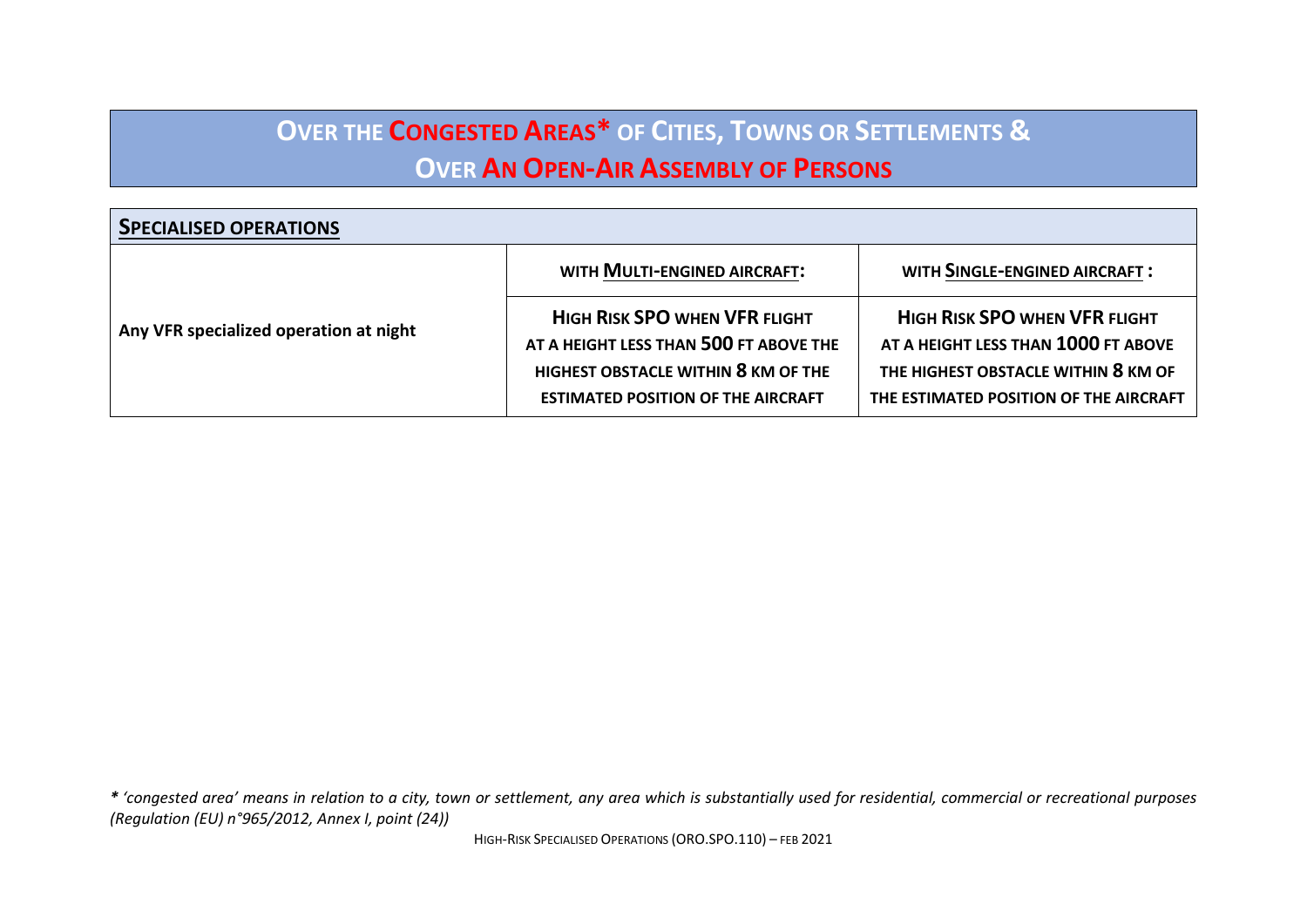## **ELSEWHERE THAN OVER THE CONGESTED AREAS\* OF CITIES, TOWNS OR SETTLEMENTS & ELSEWHERE THAN OVER OVER AN OPEN-AIR ASSEMBLY OF PERSONS**

| <b>SPECIALISED OPERATIONS</b>                                                                        |                                                                              |                                                                 |  |  |
|------------------------------------------------------------------------------------------------------|------------------------------------------------------------------------------|-----------------------------------------------------------------|--|--|
| <b>HESLO</b> (Helicopter external load operations)                                                   |                                                                              |                                                                 |  |  |
| <b>HEC</b> (Human external cargo operations)                                                         | <b>HIGH RISK SPO</b>                                                         |                                                                 |  |  |
| Construction work flights, including (but not                                                        |                                                                              |                                                                 |  |  |
| limited to) stringing power line operations,<br>clearing saw operations,                             |                                                                              |                                                                 |  |  |
| Dropping of objects or spraying of substances<br>from aircraft (including for agricultural purposes) | <b>HIGH RISK SPO WHEN THESE DROPPING OR AERIAL SPRAYING OPERATIONS MIGHT</b> |                                                                 |  |  |
|                                                                                                      | ENDANGER THE SAFETY OF THIRD PARTIES (PEOPLE OR PROPERTY), INCLUDING BY      |                                                                 |  |  |
|                                                                                                      | POLLUTION OF SOIL, WATER OR ATMOSPHERE                                       |                                                                 |  |  |
| Any specialised operation performed during                                                           | WITH MULTI-ENGINED AIRCRAFT:                                                 | WITH SINGLE-ENGINED AIRCRAFT*:                                  |  |  |
| sport competitions or sport events (cycle races,                                                     | <b>HIGH RISK SPO WHEN</b>                                                    | <b>HIGH RISK SPO WHEN</b>                                       |  |  |
| motor races, foot races, etc.), such as (but not                                                     | AT A HEIGHT LESS THAN 150 FT ABOVE THE                                       | AT A HEIGHT LESS THAN 500 FT ABOVE THE                          |  |  |
| limited to) :<br>• Aerial photography flights                                                        | <b>GROUND OR WATER OR ABOVE THE HIGHEST</b>                                  | <b>GROUND OR WATER OR ABOVE THE</b>                             |  |  |
| • Aerial advertising flights                                                                         | <b>OBSTACLE WITHIN A RADIUS OF 150 M FROM</b>                                | <b>HIGHEST OBSTACLE WITHIN A RADIUS OF</b>                      |  |  |
| • Survey operations                                                                                  | <b>THE AIRCRAFT</b>                                                          | <b>150 M FROM THE AIRCRAFT</b>                                  |  |  |
| • News media flights, television and movie flights                                                   |                                                                              | (*Use of a multi-engined aircraft should<br>always be favoured) |  |  |

*\* 'congested area' means in relation to a city, town or settlement, any area which is substantially used for residential, commercial or recreational purposes (Regulation (EU) n°965/2012, Annex I, point (24))*